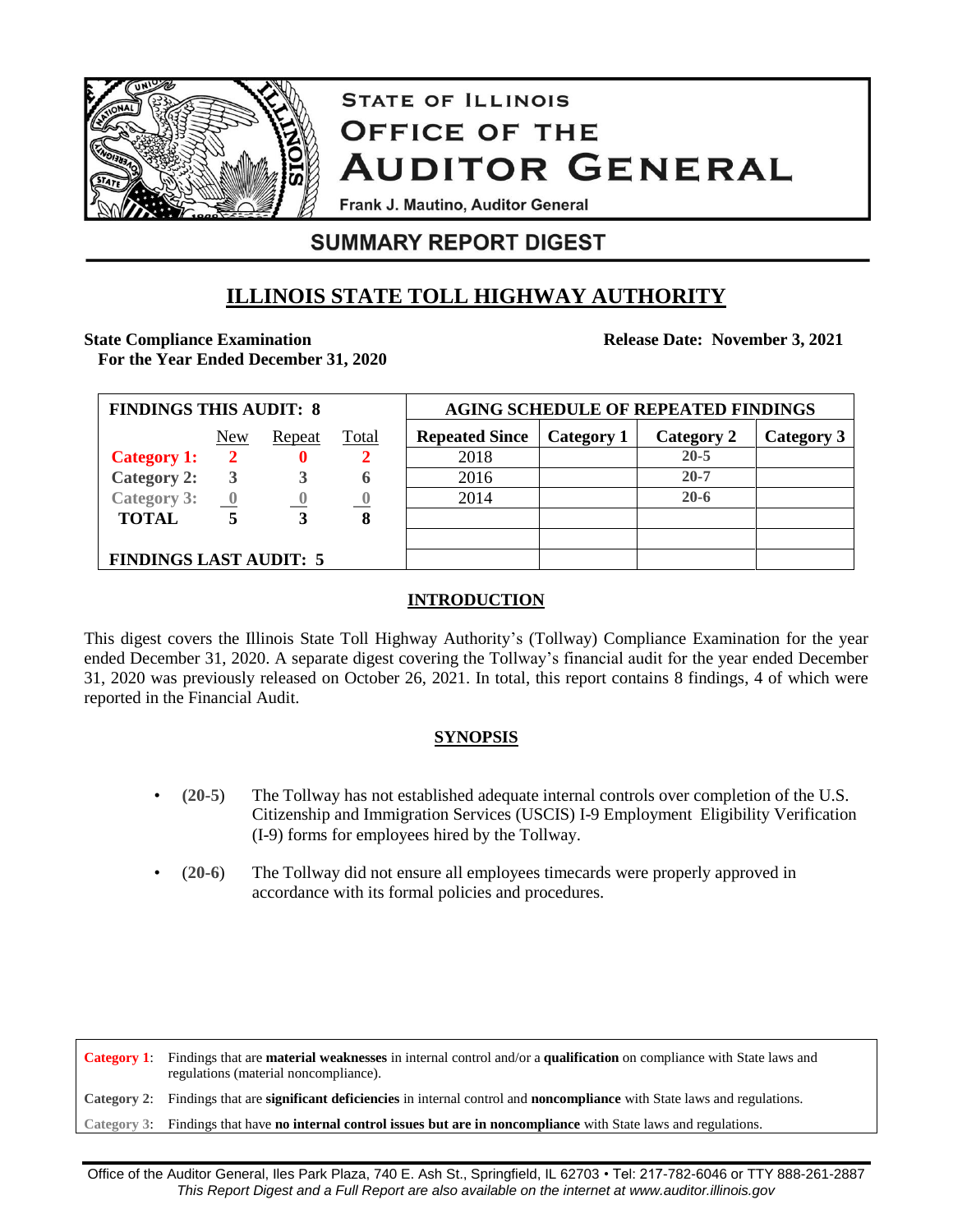#### **FINDINGS, CONCLUSIONS, AND RECOMMENDATIONS**

**Need to improve controls over the completion and retention of I-9 forms**

**INADEQUATE CONTROLS OVER COMPLETION AND RETENTION OF I-9 FORMS**

The Tollway has not established adequate controls over the completion of the U.S. Citizenship and Immigration Services (USCIS) I-9 Employment Eligibility Verification (I-9) forms for employees hired by the Tollway.

During our sample testing of 40 employees' personnel files, we noted the following:

- Thirteen employees (33%) failed to date section 1 of the I-9 Form by their respective hire date.
- Eleven employees (28%) did not fully complete section 1 of the I-9 Form as there was no indication as to whether the employee used a preparer, translator, or other individual to assist in completing Form I-9 on or before their respective hire date.
- For one employee  $(3%)$  the Tollway did not complete Section 2 of the I-9 Form.

Failure to complete I-9 forms within the required timeframe is a violation of USCIS requirements and could expose the Tollway to penalties. (Finding 5, pages 27-28)

We recommended the Tollway review their current procedures to prepare, review, and retain I-9 forms and make any necessary changes to ensure compliance with USCIS requirements.

**Tollway agreed with the auditors** Tollway management concurred with the finding.

#### **INADEQUATE PROCEDURES TO APPROVE TIMECARDS**

The Illinois State Toll Highway Authority (the Tollway) did not ensure all employee timecards were properly approved in accordance with its formal policies and procedures.

The Tollway utilizes an electronic time reporting system that requires all employees to clock-in at the beginning of each shift and clock-out at the end of each shift. Prior to the COVID-19 pandemic, electronic time punches were supported by biometric verification of the employee's identity; however, during the pandemic beginning mid-March 2020 thru yearend, the biometric verification portion of the time punch was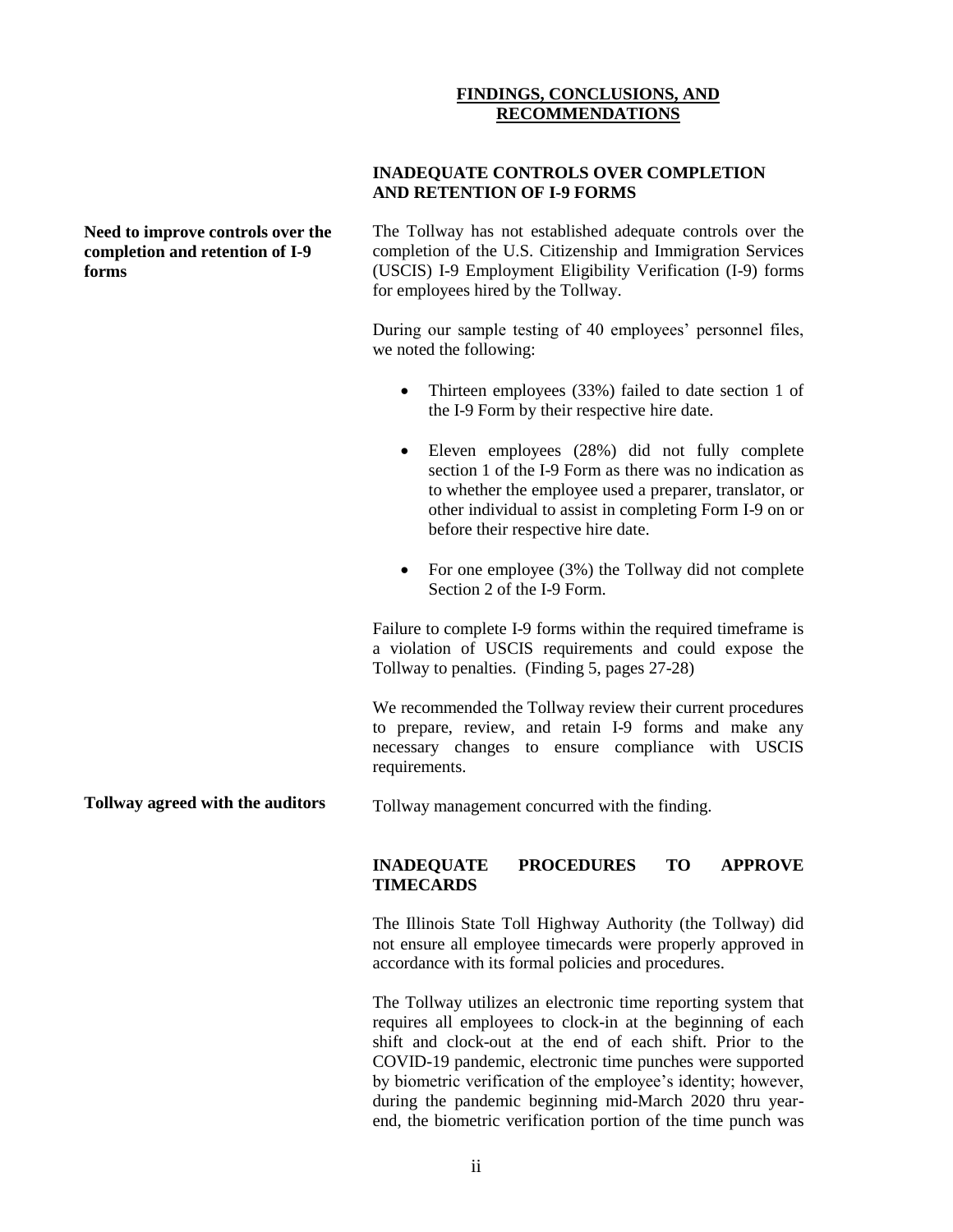disabled for safety purposes. The electronic reporting system was still utilized and accessed daily by employees and supervisors to record time entries and was used each pay cycle when the payroll was processed to calculate the hourly earnings. In addition to this daily time reporting, the Tollway's formal policies and procedures require each timecard to be certified by the employee and approved by the employees' respective supervisor to ensure the accuracy of the time reported, and to ensure any personal, vacation, sick, or overtime was properly included and reported.

During our sample testing over 40 timecards, we noted four (10%) timecards were not approved by the respective employee's supervisor/manager. (Finding 6, pages 29-30)

We recommend the Tollway review its current procedures for reviewing timecards and make any necessary changes to ensure timecards are properly approved in accordance with its formal policies and procedures.

**Tollway agreed with the auditors**

Tollway management concurred with the recommendation.

#### **OTHER FINDINGS**

The remaining findings are reportedly being given attention by the Authority. We will review the Authority's progress towards the implementation of our recommendations in our next financial audit and compliance examination.

#### **AUDITOR'S OPINION**

The auditors stated the financial statements of the Authority as of and for the year ended December 31, 2020, are fairly stated in all material respects.

#### **ACCOUNTANT'S OPINION**

The accountants conducted a compliance examination of the Authority for the year ended December 31, 2020, as required by the Illinois State Auditing Act. The accountants stated the Authority complied, in all material respects, with the specified requirements.

This compliance examination was conducted by CliftonLarsonAllen LLP.

#### SIGNED ORIGINAL ON FILE

JANE CLARK Division Director